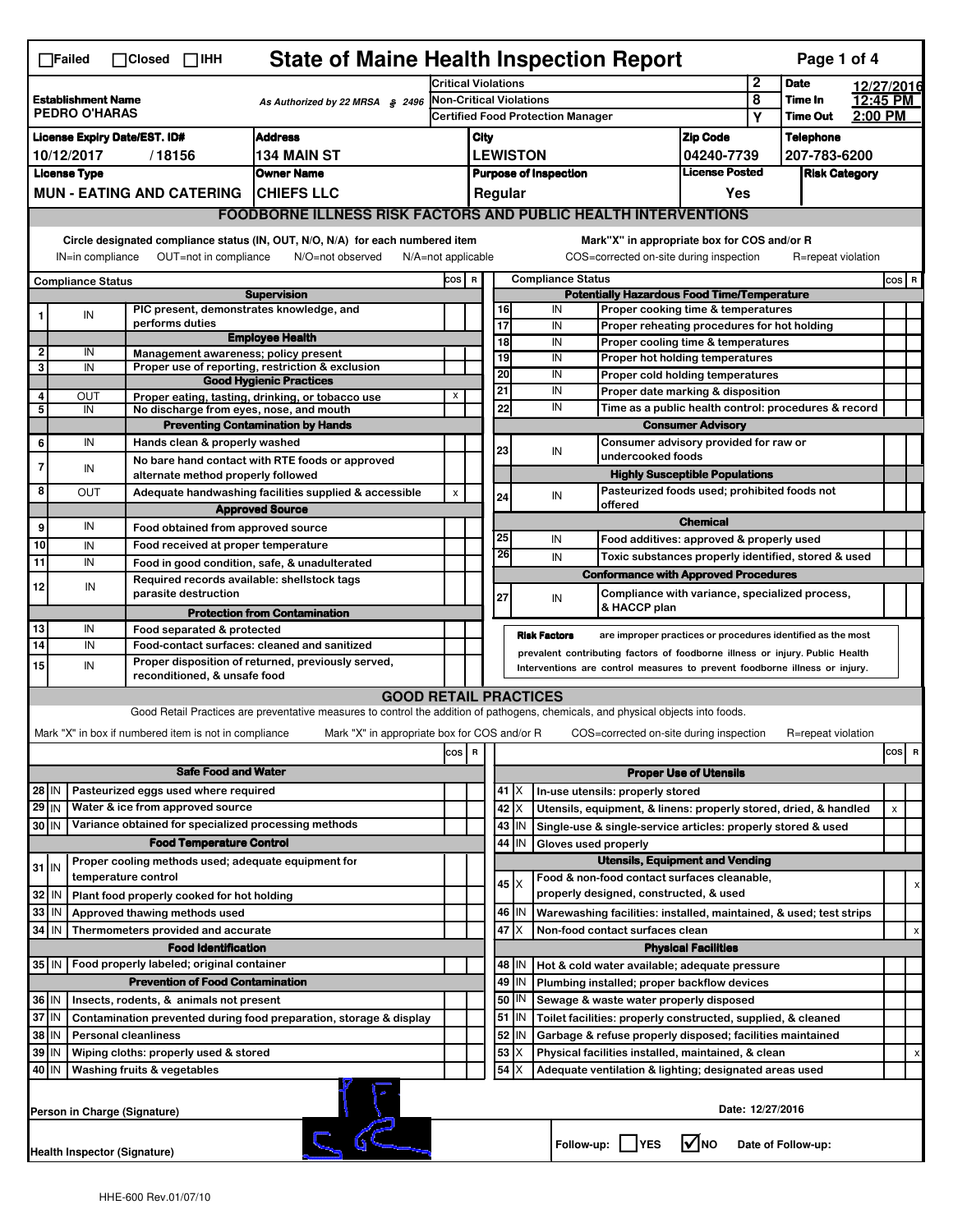|                                                                                       |                    |                |  | <b>State of Maine Health Inspection Report</b> | Page 2 of 4               |                        |                                  |
|---------------------------------------------------------------------------------------|--------------------|----------------|--|------------------------------------------------|---------------------------|------------------------|----------------------------------|
| <b>Establishment Name</b><br>PEDRO O'HARAS                                            |                    |                |  | As Authorized by 22 MRSA                       | 12/27/2016<br><b>Date</b> |                        |                                  |
| <b>Address</b><br>License Expiry Date/EST. ID#<br>10/12/2017<br>/18156<br>134 MAIN ST |                    |                |  | City / State<br>LEWISTON                       | /ME                       | Zip Code<br>04240-7739 | <b>Telephone</b><br>207-783-6200 |
|                                                                                       |                    |                |  | <b>Temperature Observations</b>                |                           |                        |                                  |
| Location                                                                              | <b>Temperature</b> |                |  |                                                | <b>Notes</b>              |                        |                                  |
| wash cycle                                                                            | 156                |                |  |                                                |                           |                        |                                  |
| hot water                                                                             | 135                |                |  |                                                |                           |                        |                                  |
| rinse cycle                                                                           | 180                |                |  |                                                |                           |                        |                                  |
| meat                                                                                  | 145                | hh buffet line |  |                                                |                           |                        |                                  |
| handwash sink                                                                         | 114                |                |  |                                                |                           |                        |                                  |
| fish                                                                                  | 33                 |                |  |                                                |                           |                        |                                  |
| sauce                                                                                 | 32                 |                |  |                                                |                           |                        |                                  |
| beans                                                                                 | 135                | hh buffet line |  |                                                |                           |                        |                                  |
| milk                                                                                  | 35                 |                |  |                                                |                           |                        |                                  |
| salsa                                                                                 | 35                 |                |  |                                                |                           |                        |                                  |

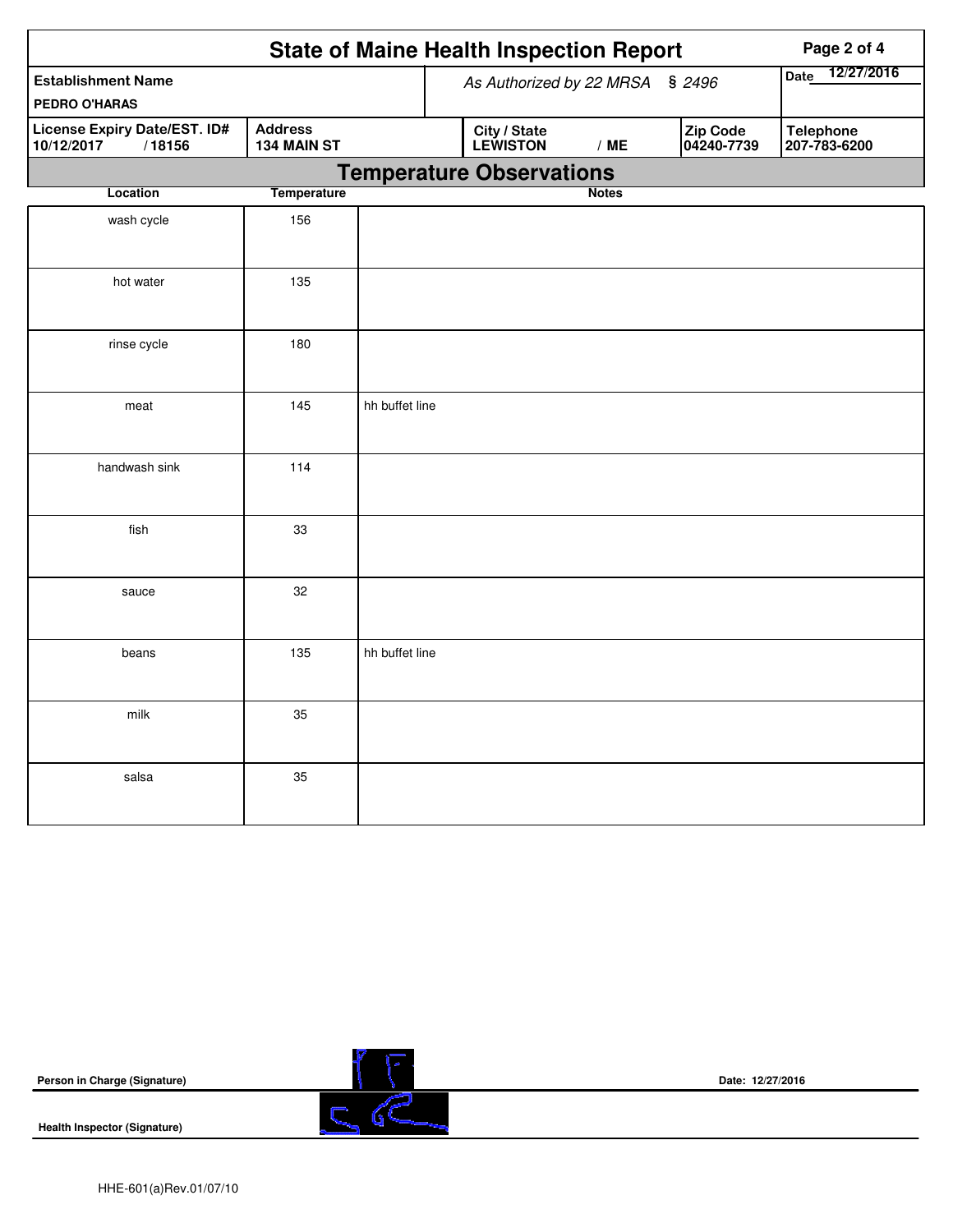| <b>State of Maine Health Inspection Report</b><br>Page 3 of 4                                                                                                                                                                                              |                    |                                                                                                                                                    |           |                  |             |            |  |  |
|------------------------------------------------------------------------------------------------------------------------------------------------------------------------------------------------------------------------------------------------------------|--------------------|----------------------------------------------------------------------------------------------------------------------------------------------------|-----------|------------------|-------------|------------|--|--|
| <b>Establishment Name</b>                                                                                                                                                                                                                                  |                    |                                                                                                                                                    |           |                  | <b>Date</b> | 12/27/2016 |  |  |
| <b>PEDRO O'HARAS</b><br>License Expiry Date/EST. ID#                                                                                                                                                                                                       | <b>Address</b>     | City / State                                                                                                                                       |           | <b>Zip Code</b>  |             |            |  |  |
| 10/12/2017<br>/18156                                                                                                                                                                                                                                       | <b>134 MAIN ST</b> | <b>LEWISTON</b>                                                                                                                                    | <b>ME</b> | 04240-7739       |             |            |  |  |
|                                                                                                                                                                                                                                                            |                    | <b>Observations and Corrective Actions</b>                                                                                                         |           |                  |             |            |  |  |
|                                                                                                                                                                                                                                                            |                    | Violations cited in this report must be corrected within the time frames below, or as stated in sections<br>8-405.11 and 8-406.11 of the Food Code |           |                  |             |            |  |  |
| 4: 2-401.11: C: Food employee is eating, drinking, or using any tobacco where the contamination of exposed FOOD; clean EQUIPMENT, UTENSILS,<br>and LINENS; unwrapped SINGLE-SERVICE and SINGLE-USE ARTICLES; or other items needing protection can result. |                    |                                                                                                                                                    |           |                  |             |            |  |  |
| <b>INSPECTOR NOTES: Drinks need covers cos</b>                                                                                                                                                                                                             |                    |                                                                                                                                                    |           |                  |             |            |  |  |
| 8: 6-301.12: N: Sanitary towels / hand drying device not provided for hand wash sink or lavatory.                                                                                                                                                          |                    |                                                                                                                                                    |           |                  |             |            |  |  |
| INSPECTOR NOTES: need paper towels at Bar hand sink cos                                                                                                                                                                                                    |                    |                                                                                                                                                    |           |                  |             |            |  |  |
| 41: 3-304.12: N: Improper between-use storage of in-use utensils.                                                                                                                                                                                          |                    |                                                                                                                                                    |           |                  |             |            |  |  |
| INSPECTOR NOTES: need scoop with handle bar area ice bin                                                                                                                                                                                                   |                    |                                                                                                                                                    |           |                  |             |            |  |  |
| 42: 4-904.11.(B): N: Eating utensils not properly handled, displayed, dispensed.                                                                                                                                                                           |                    |                                                                                                                                                    |           |                  |             |            |  |  |
| INSPECTOR NOTES: inadequate utensils buffet line cos                                                                                                                                                                                                       |                    |                                                                                                                                                    |           |                  |             |            |  |  |
| 45: 4-204.12: N: Equipment openings, closures and deflectors are improperly designed and constructed.                                                                                                                                                      |                    |                                                                                                                                                    |           |                  |             |            |  |  |
| INSPECTOR NOTES: replace split refrigeration door seals                                                                                                                                                                                                    |                    |                                                                                                                                                    |           |                  |             |            |  |  |
| 45: 4-204.16: N: Beverage tubing and/or cold plate improperly installed in contact with stored ice.                                                                                                                                                        |                    |                                                                                                                                                    |           |                  |             |            |  |  |
| INSPECTOR NOTES: beverage tubing on ice bar area                                                                                                                                                                                                           |                    |                                                                                                                                                    |           |                  |             |            |  |  |
| 47: 4-601.11.(C): C: Nonfood contact surfaces are not clean.                                                                                                                                                                                               |                    |                                                                                                                                                    |           |                  |             |            |  |  |
| INSPECTOR NOTES: clean cooking equipment range                                                                                                                                                                                                             |                    |                                                                                                                                                    |           |                  |             |            |  |  |
| 53: 6-501.12: N: The physical facilities are not clean.                                                                                                                                                                                                    |                    |                                                                                                                                                    |           |                  |             |            |  |  |
| INSPECTOR NOTES: clean floors + under all equipment                                                                                                                                                                                                        |                    |                                                                                                                                                    |           |                  |             |            |  |  |
| 53: 6-501.16: N: Mops are not being properly stored.                                                                                                                                                                                                       |                    |                                                                                                                                                    |           |                  |             |            |  |  |
| INSPECTOR NOTES: hang mop to air dry                                                                                                                                                                                                                       |                    |                                                                                                                                                    |           |                  |             |            |  |  |
| 54: 6-202.12: N: Ventilation may cause food contamination.                                                                                                                                                                                                 |                    |                                                                                                                                                    |           |                  |             |            |  |  |
| INSPECTOR NOTES: clean range hood system-may cause contamination                                                                                                                                                                                           |                    |                                                                                                                                                    |           |                  |             |            |  |  |
|                                                                                                                                                                                                                                                            |                    |                                                                                                                                                    |           |                  |             |            |  |  |
|                                                                                                                                                                                                                                                            |                    |                                                                                                                                                    |           |                  |             |            |  |  |
|                                                                                                                                                                                                                                                            |                    |                                                                                                                                                    |           |                  |             |            |  |  |
|                                                                                                                                                                                                                                                            |                    |                                                                                                                                                    |           |                  |             |            |  |  |
| Person in Charge (Signature)                                                                                                                                                                                                                               |                    |                                                                                                                                                    |           | Date: 12/27/2016 |             |            |  |  |
| <b>Health Inspector (Signature)</b>                                                                                                                                                                                                                        |                    |                                                                                                                                                    |           |                  |             |            |  |  |